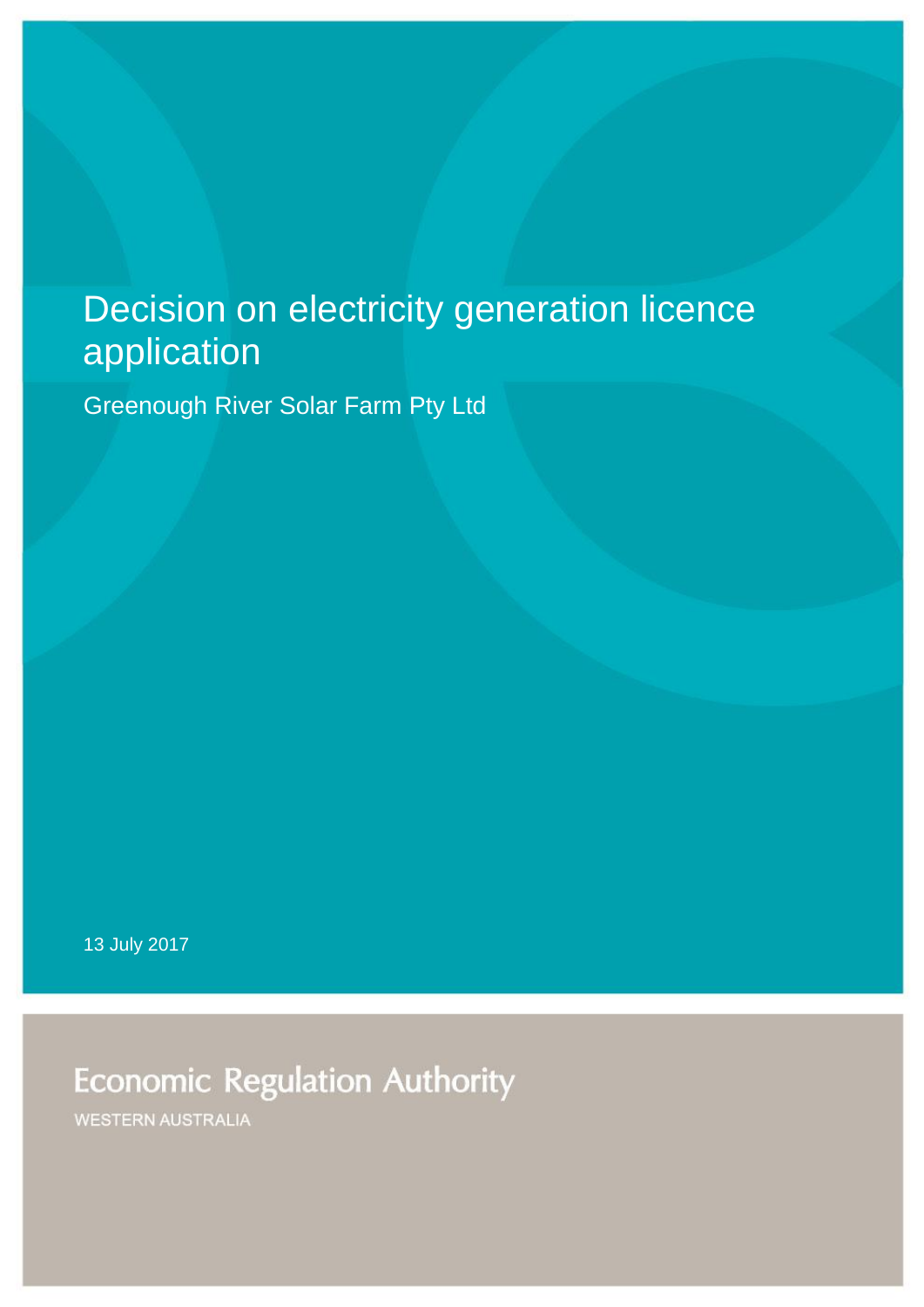### **Economic Regulation Authority**

4th Floor Albert Facey House 469 Wellington Street, Perth

#### **Mail to:**

Perth BC, PO Box 8469 PERTH WA 6849

**T:** 08 6557 7900

**F:** 08 6557 7999

**E:** records@erawa.com.au

**W:** www.erawa.com.au

National Relay Service TTY: 13 36 77 (to assist people with hearing and voice impairment)

We can deliver this report in an alternative format for those with a vision impairment.

© 2017 Economic Regulation Authority. All rights reserved. This material may be reproduced in whole or in part provided the source is acknowledged.